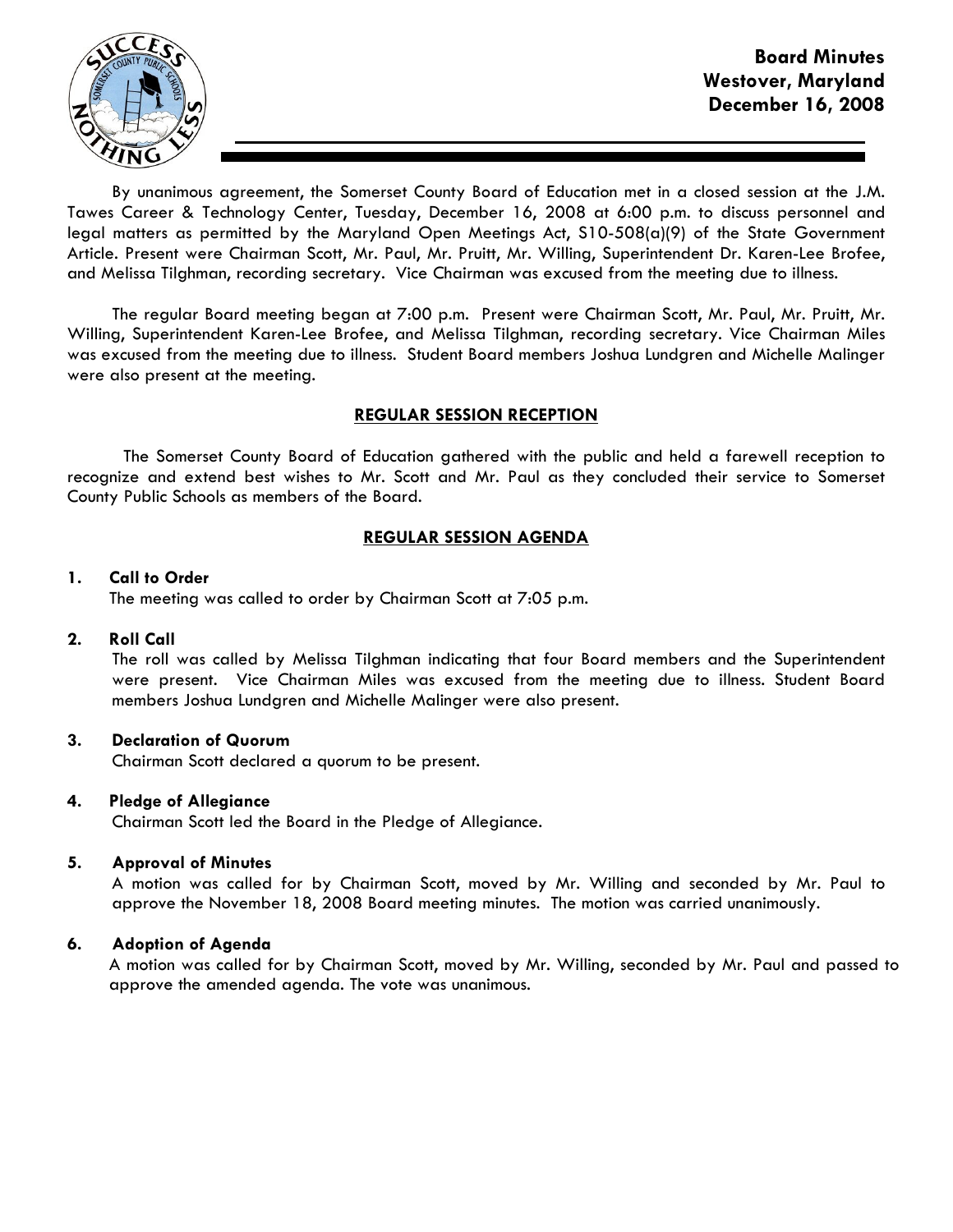# 7. Student Board Members' Report

Student Board member Joshua Lundgren provided his schools' reports. The Skills USA team won first place and Crisfield won 1<sup>st</sup> place in the parade, Woodson Elementary School's referrals are down and the Crisfield Academy and High School's basketball team is doing well. Math Tutoring is provided for all students on Tuesdays and Thursdays. Student mediation is also provided for CHAS students. The Key Club's blood drive was successful with over 30 blood donors. Dr. Brofee provided a presentation of the CAHS's Band Performance on DVD.

 Michelle Malinger provided her report indicating that \$1,200 had been raised from the school clubs, the bazaar was a success, the K-5 concert was successful as well as the silent auction.

# 8. Public Participation

There was no public participation.

## 9. Deal Island Report

 Mrs. Linamen began her school report by informing the Board that Deal Island raised over 1,000 pounds of food for the food bank, fifty-seven hats were knitted for local infants, and Jump Rope for Heart was successful. Administrators had a hands-on lesson with technology assignments. Students were taken on a field trip to see the nutcracker suite and the Billy Goat's Gruff. Deal Island was named Character School of the Year. Mrs. Linamen reported that professional development collaboration was occurring and has been successful. Deal Island also received a \$1500 Excellence Award from the Community Foundation. Mrs. Linamen explained how Deal Island offers students the opportunity to improve their grades by giving them a second chance to revise homework and get a better grade.

## 10. Student Recognition

The Board recognized Ashley Long, Somerset Intermediate School student, for having her drawing selected for use as Somerset County Public Schools' 2008 Christmas card.

# 11. Old Business

## A. Facilities

## Energy Report

Mr. Daugherty introduced Bill Todd and Paul Hammond to provide a six month energy program audit report. Mr. Todd and Mr. Hammond reported that energy costs can be affected by building changes and school activities. To date SCPS has saved over \$120 thousand with a 30 percent savings recorded for October. They were both thanked by the Board.

## Policies

A motion was called for by Chairman Scott, moved by Mr. Paul, seconded by Mr. Pruitt and passed to approve the 800 series policies: School, Community, and Home Relations. The vote was unanimous.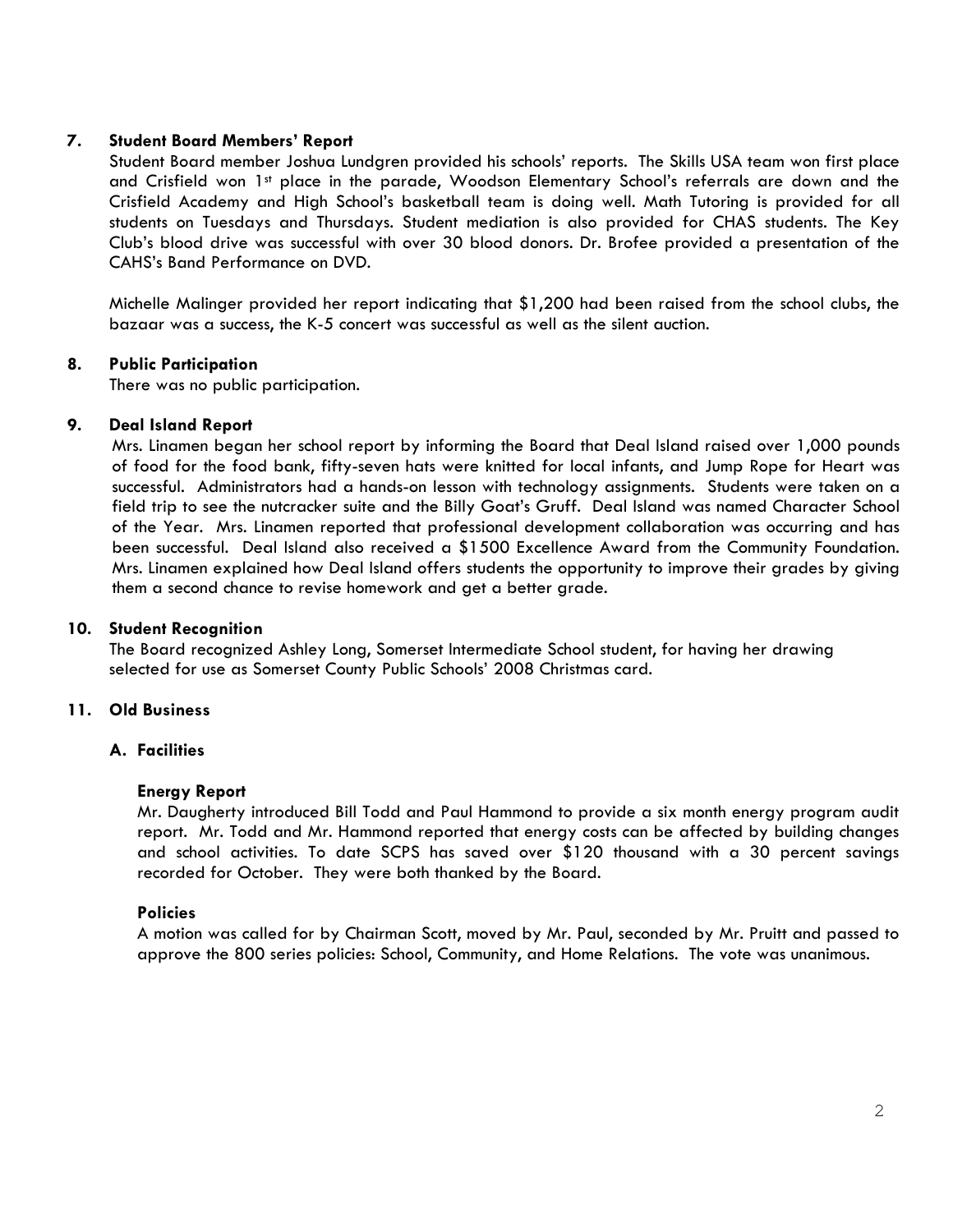#### 300 series policies, Fiscal Management

Mrs. Miller provided clarification and changes to the 300 series policies with the request that the Board review and study the policies. The Board members will vote on approval of the policies at the January Board meeting.

### Community Parent Advisory Report

The Superintendent announced the posting of PAC information and notes on our website. The PAC Group aides the county in decision making on items and issues impacting students. The information posted on our site will be monitored by the Technology Supervisor.

### 12. A. Monthly Finance Report

It was moved by Mr. Paul, seconded by Mr. Pruitt, and passed to approve Mrs. Miller's audit proposal. The vote was unanimous.

### Audit Update – A133 and Financial Negotiating Statement

Mrs. Miller presented the Board with written responses to recommendations made from the Audit.

### Monthly Finance Report

Mrs. Miller provided the monthly finance and food service reports to the Board. Mr. Paul questioned the transportation category. Mrs. Miller explained that due to the bus drivers' sliding scale, mileage expenditures were down. She also explained that the Food Service budget was still in the red.

#### Unfunded mandates

Dr. Brofee relayed information from a Legislative meeting she attended. She will be writing a letter to Senator Stolzfus asking for consideration in denying any legislation that includes unfunded mandates.

# B. Policies

## 500 Series, Policies of Instruction

Mr. Bloodsworth presented a list of policies for the Board's review and public input. Mr. Bloodsworth explained that emphasis was being placed on policy 500-23 in regards to promotion and retention. Extensive work will be done on the updates and revisions to these policies.

## Policy 500-14, Acceptable Use Policy

 Mrs. Smoker requested that the Board review revised policy #500-14, Acceptable Use Policy. All Technology related devices are protected by this policy. Mrs. Smoker explained the changes of this policy to the Board members informing them that weekly network supervision, monitoring, and audits are being done on students and staff. Cybersafety lessons are presented which teach students the pros and cons of the internet. Students are now asked to return the permission slips only if parents do not want them to have access to the internet. Mr. Pruitt questioned the consequences if parents do not give their child permission to access the internet. He also questioned the punishment of staff members illegally using the internet.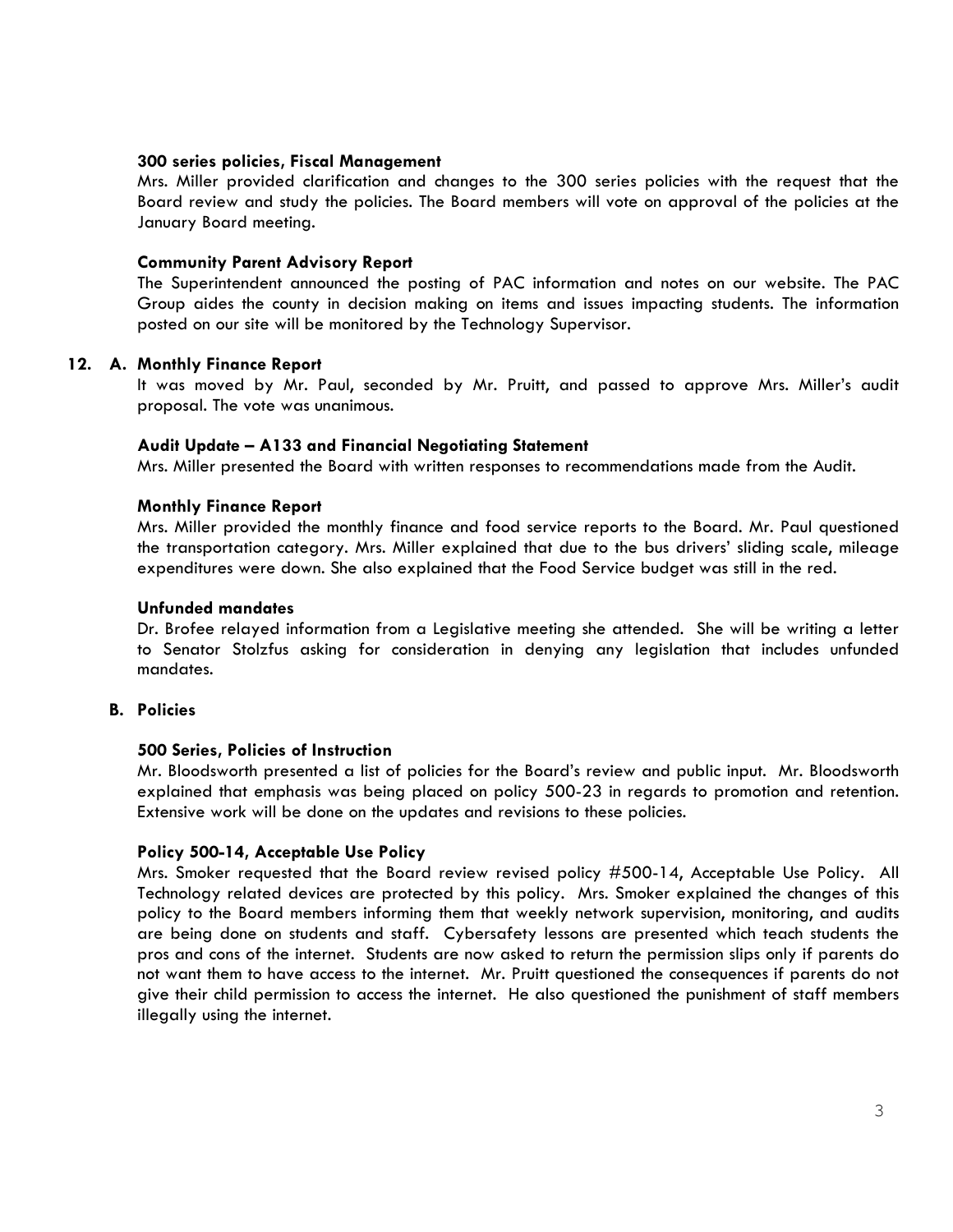## Policy #200-21, Guidelines for Releasing School Information and Individual School Information

Mrs. Smoker submitted revised policy #200-21 for the Board's review and study. She also discussed the legality of posting individual pictures and names of students. Schools have the right to be videotaped, but can only be used for school related purposes. Any other such uses are illegal. The Board will vote at the January Board meeting.

#### C. New Bus Contractor Approval

Upon recommendation of the Superintendent, it was moved by Mr. Pruitt, seconded by Mr. Paul, and passed to approve Mr. Daugherty's request to train Amanda Brimer as a new bus substitute. The vote was unanimous.

#### D. Human Resources Progress Report

Upon recommendation of the Superintendent, it was moved by Mr. Paul, seconded Mr. Pruitt and passed to approve the following personnel actions: New Hires: Kavin Kersey, Jason Bivens, & Ruth Ann Laird-Smith; Resignations: Vivian Tyler; Maternity Leave: Julie Laird and Kirston Gibson. The vote was unanimous.

#### Out of State Travel

Mr. Lawson presented the Out of State Travel to the Board members.

### Confidential Employees-Board's Negotiating Team

Upon recommendation of the Superintendent, it was moved by Mr. Paul, seconded by Mr. Pruitt and passed to approve Mr. Lawson's Confidential Negotiating Team. The vote was unanimous.

#### Job Description Revisions

Mr. Lawson submitted a revised copy of the custodial job descriptions for the Board's review and study for a vote at the next Board meeting.

## E. Instruction

 Mr. Elebash requests that the Board review and study the new course submitted. The Advanced Placement College Board offers AP Statistics which is already being used at Crisfield Academy and High School, and AP Studio Art, and AP English/Language and Composition, and an American Musical Theatre course. The Board will review the course materials for consideration.

#### 13. Superintendent & Board Member comments

Dr. Brofee informed the public that schools will remain open on January 20, 2009, Inauguration Day. Our administrators felt strongly that on this historic day our children should be in school where they can be learning. Any student attending the inauguration will be given an excused absence with a note from his/her parent about their attendance. The Board members did not want to change the calendar. Congratulations to Crisfield Academy and Washington Academy and High Schools for receiving the Bronze Award. The Bronze is awarded for commendable performance on the state tests and exceeding predicted expectations of performance based upon composition of schools including poverty and disadvantaged groups. Dr. Brofee announced that a community meeting is being held on January 21, 2009. This group will meet to discuss mentoring programs, increased student activities, and other ways to help youth in the community. The new Board members have not been names. Dr. Brofee thanked the retiring Board members for all their years of dedicated service to Somerset County Public Schools. Mr.